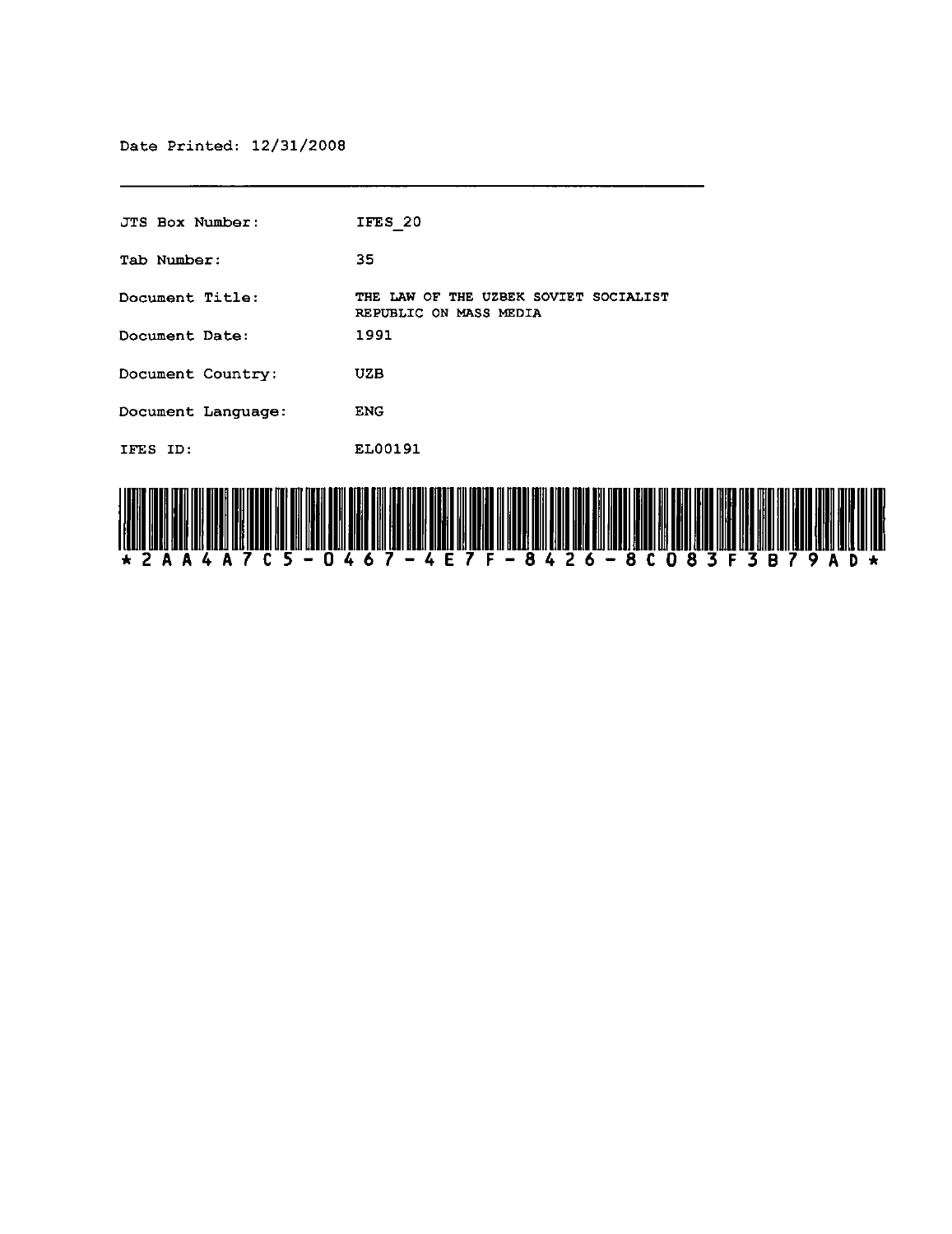

#### THE LAW OF THE UZBEK SOVIET SOCIALIST REPUBLIC ON MASS MEDIA

#### Chapter I. General Provisions

#### Article 1. Mass Media

.,

The term of mass media implies to newspapers, magazines, teleand radioprograms, documentaries and other periodicals of public dissimination information.

The editorial offices of Newspapers, Television, Radio and other periodicals are the representatives of individual mass media. They are legal entities acting in conformity with their Charter. They can be involved in enterpreneural activities on the basis of economic independence.

#### Article 2. Freedom of the Press and Mass Media

In the Uzbek Soviet Socialist Republic all mass media are free.

The present law in conformity with the Constitution of the Uzbek SSR garantees each citizen freedom of speech,publication and open expressions of opinions and views through mass media.

Mass media when searching, selecting, getting and dissiminating of the information act in conformity with the laws.

Censorship of mass media is not allowed.

#### Article 3. Language of Mass Media

Mass media cappy acts in conformity with the law of the Uzbek SSR on State language of the Uzbek SSR. The citizens of the Republic are guaranteed the right to get and to pass the information in the native language.

#### Article 4. Inadmissibility to Abuse of Freedom of Speech

It is prohibited to use mass media for disclose confidential information related to State secrets or call to forcibly overthrow or change the existing State and social system, for propaganda of war, viollence and cruelty, race,national or religious discrimination, for porno-peddling, as well as with the view to perform other criminal deads

It is prohibited and prosecuted by the law to use mass medis to meddle with the private life of citizens without their consent, to encroach on their honour and dignity.

> *F Clifton While Resource Center*  International Foundation for Election Systems

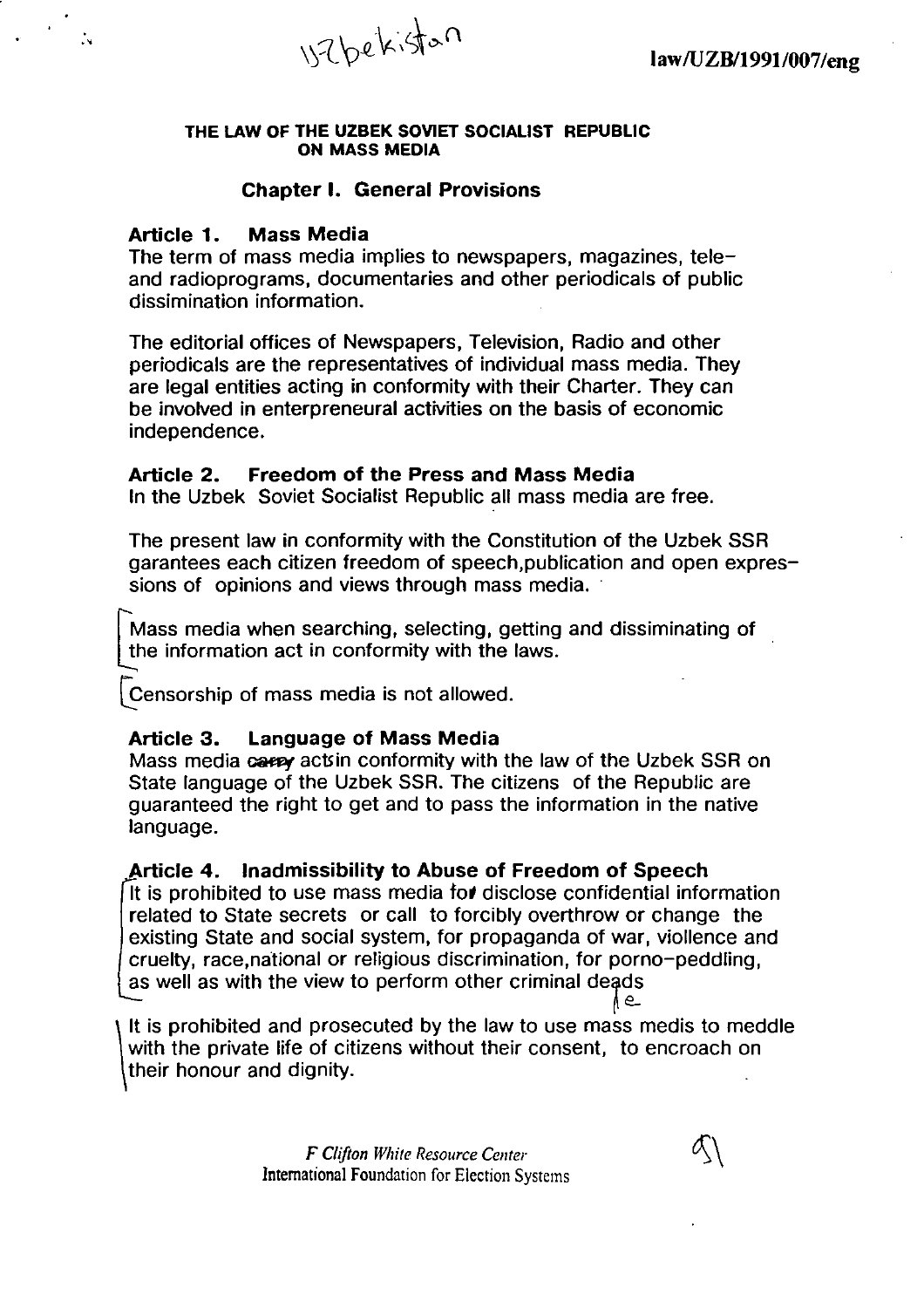It is prohibited to publish preliminary investigation materials in the absence of the procurator or interrogator's written authorization for this, to name the person submitting the information on condition not to disclose his name exept on the order of the court, to give publicity to the name of a juvenile criminal in the absence of his consent or his legal representatives consent to this, to foretell the results of court examination on a concrete case before the adjudication or to affect in anyr way the court before the adjudication or the sentence comes into legal force.

#### Chapter II. Organization of Mass Media

#### Article 5. Rights for foundation of Mass Media

The Soviet of People's deputies and other state bodies, registered political parties, public associations, movements, creative unions, statutory cooperative, religious and other institutions of citizens, work collectives formed in comply with the law are entitled to found mass media.

#### Article 6. Registration of Mass Media

Mass media editorial staff starts its activity after the registration of the corresponding mass media. The application for registration of mass media is submitted by the founder to the State Committee of the Uzbek SSR on the Press. The application for registration should be considered within a month as of the date of receipt.

Mass media intended for foreign audience are registered by the Cabinet of Ministers under the President of the Uzbek SSR.

The right of issuance of mass media is valid during one year since the date of registration certificate receipt. The overdue registration certificate is considered as invalid.

#### Article 7. Application for Registration of Mass Media

The application for registration of mass media should

- 1. Founder of mass media
- 2. Name of mass media, language(s), place of location
- 3. Aims and goals of mass media
- 4. Targeted audience
- 5. Anticipated periodicity of issue, volume of mass media, sources of financing and logistics

When registrating the mass media come other information not contradicting the laws might be demanded. Registration fee is collected

whity v

7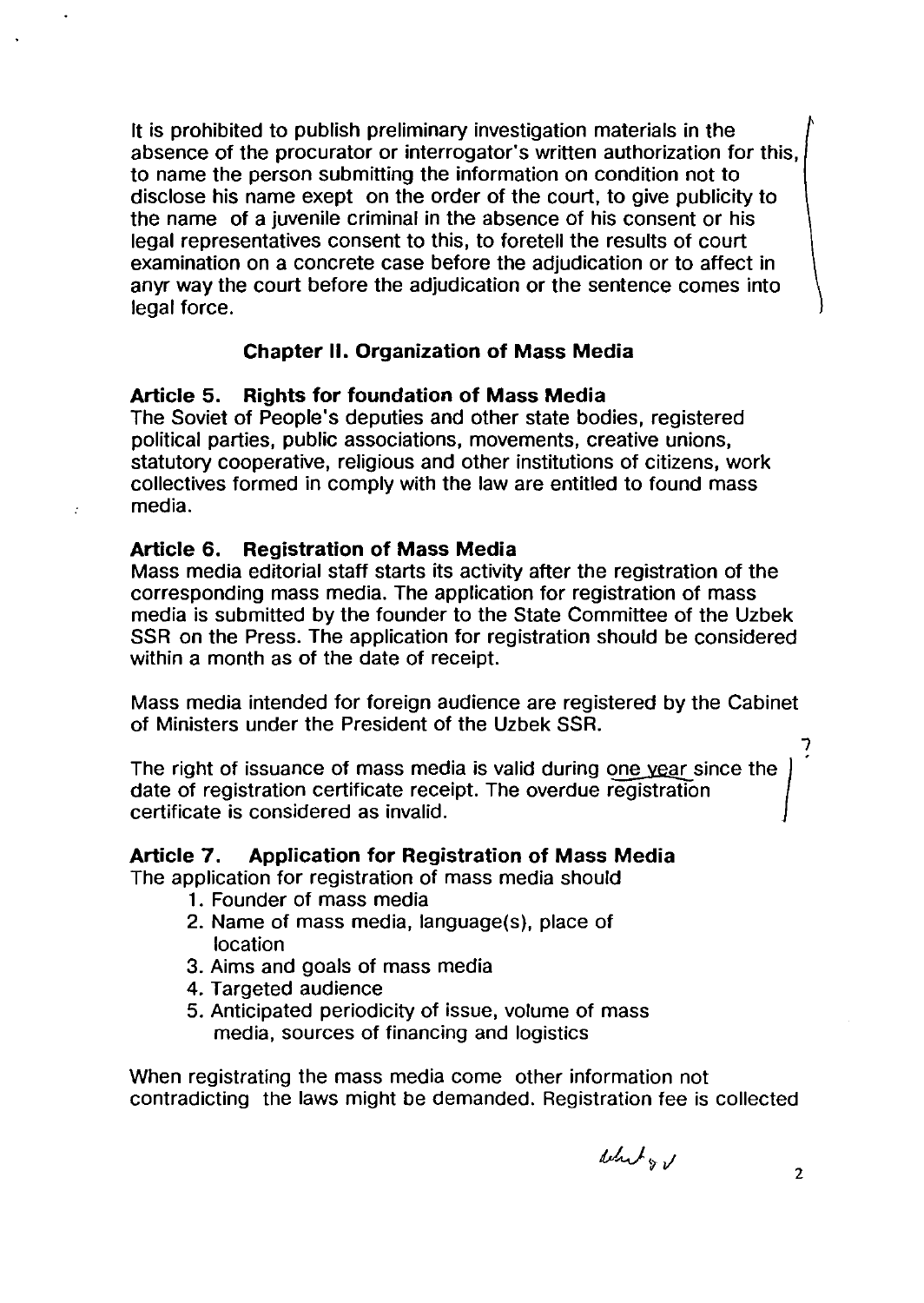in accordance with the established order and amounts prescribed by the laws of the Uzbek SSR and Karakalpakia ASSR.

#### Article 8. Dissimination of Information without Registration

Bodies of State Power and Administration, other state bodies issuing official normative or other acts, bulletins of court proceedings can dissiminate information without registration certificate. Enterprises, organizations, educational and research institutions can publish and dissiminate information materials and documents necessary for their activities without a registration certificate.

The activity on production with the help of hardware of printed and audio- and audivisual productsnot intended for public dissimination or xeroxed on the rights of a manuscript do not require registration.

#### Article 9. Refusal of Registration of Mass Media

Mass media can be refused registration only on the following reasons:

- 1. if the name, aims and goals of mass media are in contradiction: with the Constitution of the Uzbek SSR, Declaration of sovereignty and the present law:
- 2. if the registration body has already issued a registration a certificate to mass media with the same name;
- 3. if the application has been submitted prior to the expiration of a year since the decision on cessation of the activity of mass media comes into force.

Refusal in registration of mass media is forwarded to the applicant in the written form pointing out reasons for the refusal provided by the present law.

#### Article 10. Cessation of Issue or Publishing of Mass Media

The issue or publishing of mass media can be stopped on the decision of the founder or the body that registed the mass media or by adjudication.

The body registering the mass media or the court stop the issue or publishing of mass media in case of repeated within a year violation of the requirements stipulated by the present law.

In case mass media has not been issued or published for more than one year a new registration certificate is required to renew the issue or publishing of mass media.

In case the founder decides to stop the issue or publishing of mass media the work collective of the editorial staff or the editor (editor-in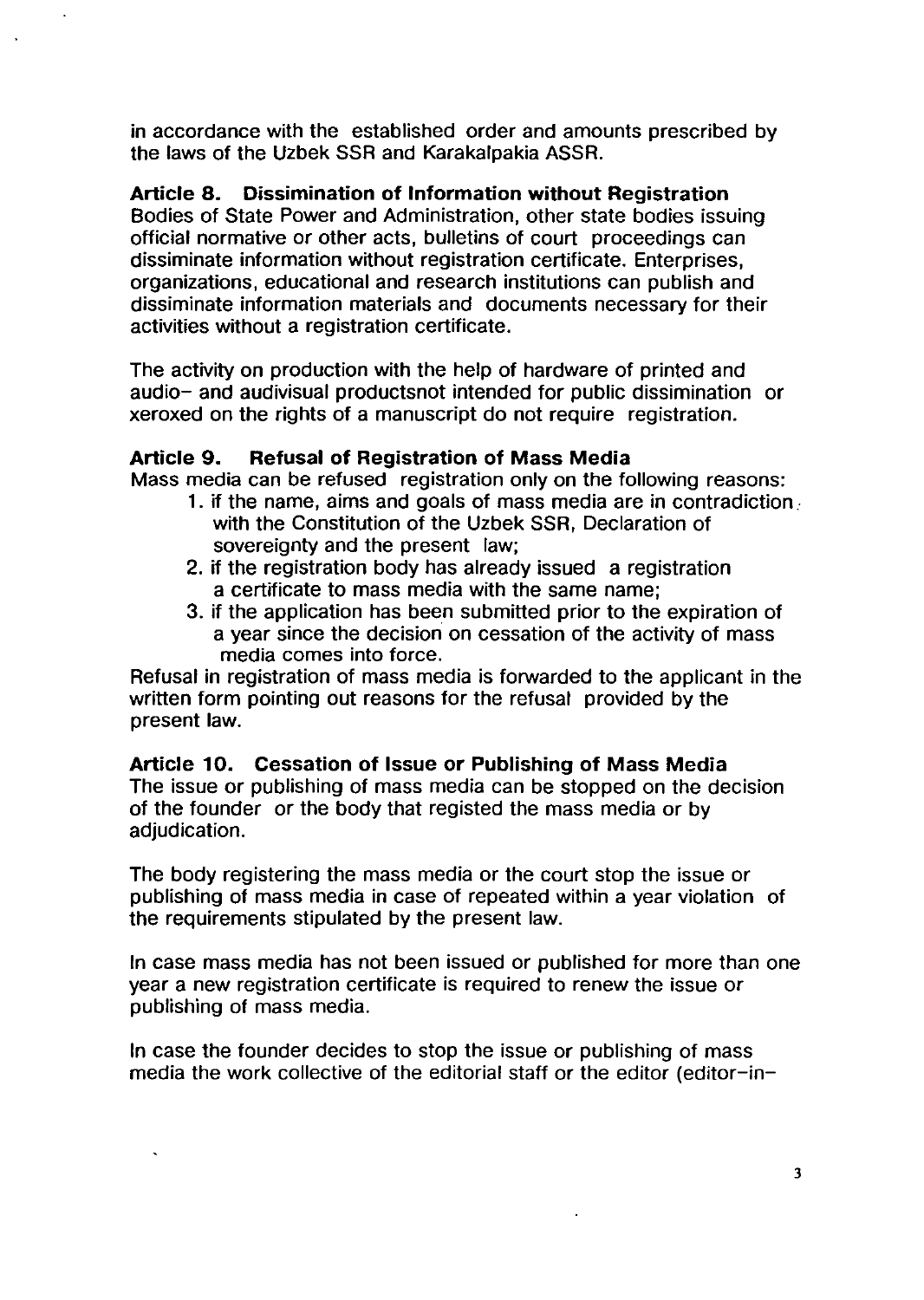chief) can put a question of foundation of mass media with the same name in full comply with the requirements of Articles 5 and 6.

#### Article 11. Order of Appeal against Refusal in Registration of Mass Media as well as against Decision on Cessation of Mass Media **Activity**

The refusal in registration of mass media or violation by the state body of a month period fixed for registration as well as the decision on cessation of mass media activity can be appealed to the court by the founder or the editorial staff.

Recognition of the refusal in registration of mass media or the decision on cessation of mass media activity as contradicting the law involves cancellation of the decision under appeal.

Property disputes are considered in the court on the base of the law in force.

#### Article 12. Editorial Charter of Mass Media

 $\ddot{\phantom{a}}$ 

The editorial Charter of mass media is adopted at a general meeting of journalists of the editorial staff by the majority of votes in the presence of not less than two thirds of its composition and is approved by the founder.

The editorial Charter regulates the relations of the founder, editor (editor-in-chief) and editorial staff, authority of the journalist collective.

The editorial Charter includes provisions on the procedure of distribution and use of revenues received from thr mass media activity, and other provisions.

The editorial Charter should not be in contradiction with the laws of the Uzbek SSR.

#### Article 13. Founder, Editor, Editorial Board and Publisher of Mass Media

The founder approves the program (main principles) of mass media activity. Editorial board or other establishment executing the issue of mass media on the grounds of professional self-dependence ensures realization of the program.

The procedure of nomination and relieve of the editor (editor-in-chief) is determined by the editorial Charter and the founder.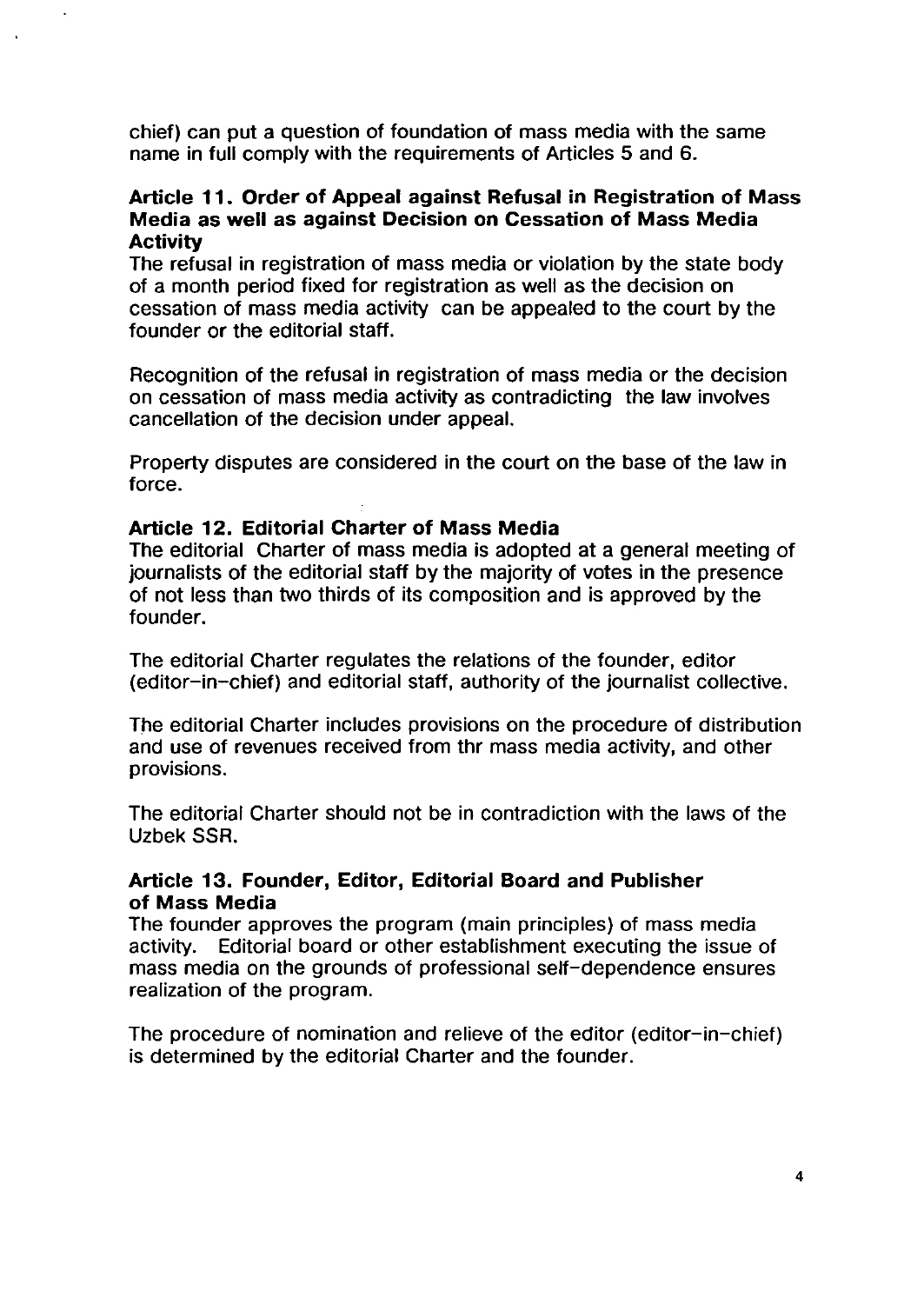The editor (editor-in-chief) manages the work of the editorial board and editorial staff of mass media, represents mass media in its relations with the founder, publisher, authors, state bodies, public organizations, other associations of citizens as well as in the court .

The editor (editor-in-chief) bears responsibility for compliance of mass media activity with the present law and other laws of the Uzbek SSR.

The editorial board is formed by order stipulated in the editorial Charter.

The founder of mass media and equally the publishing firm or other legal entity carrying out financing and logistics of mass media production can be the publisher of mass media.

#### **Article 14. Production, Property and Financial Relations f Founder, Editorial Staff and Publisher of Mass Media**

Production, property, and financial relations of the founder, editorial staff and publisher of mass media are built on the grounds of the existing law and agreement.

The agreement defines;

- means for the editorial staff maintenance;
- share of revenue (profit) from mass media publishing activity coming to the editorial staff, founder and publisher;
- obligations of the founder and publisher to provide workers with proper work, social conditions of life and labour;
- other provisions

#### **Article 15. Output data**

Each issue of the printed periodical should contain the following information:

- 1) name of edition;
- 2) founder;
- 3) surname, initials or an official pseudonym of the editor (chief editor);
- 4) serial number of issue and date of issue for periodicals, and for newspapers  $-$  the time of signing "ready for print";
- 5) index for periodicals spread through communication service;
- 6) circulation;

7) price;

8) address of the editorial staff, publisher, printing-house.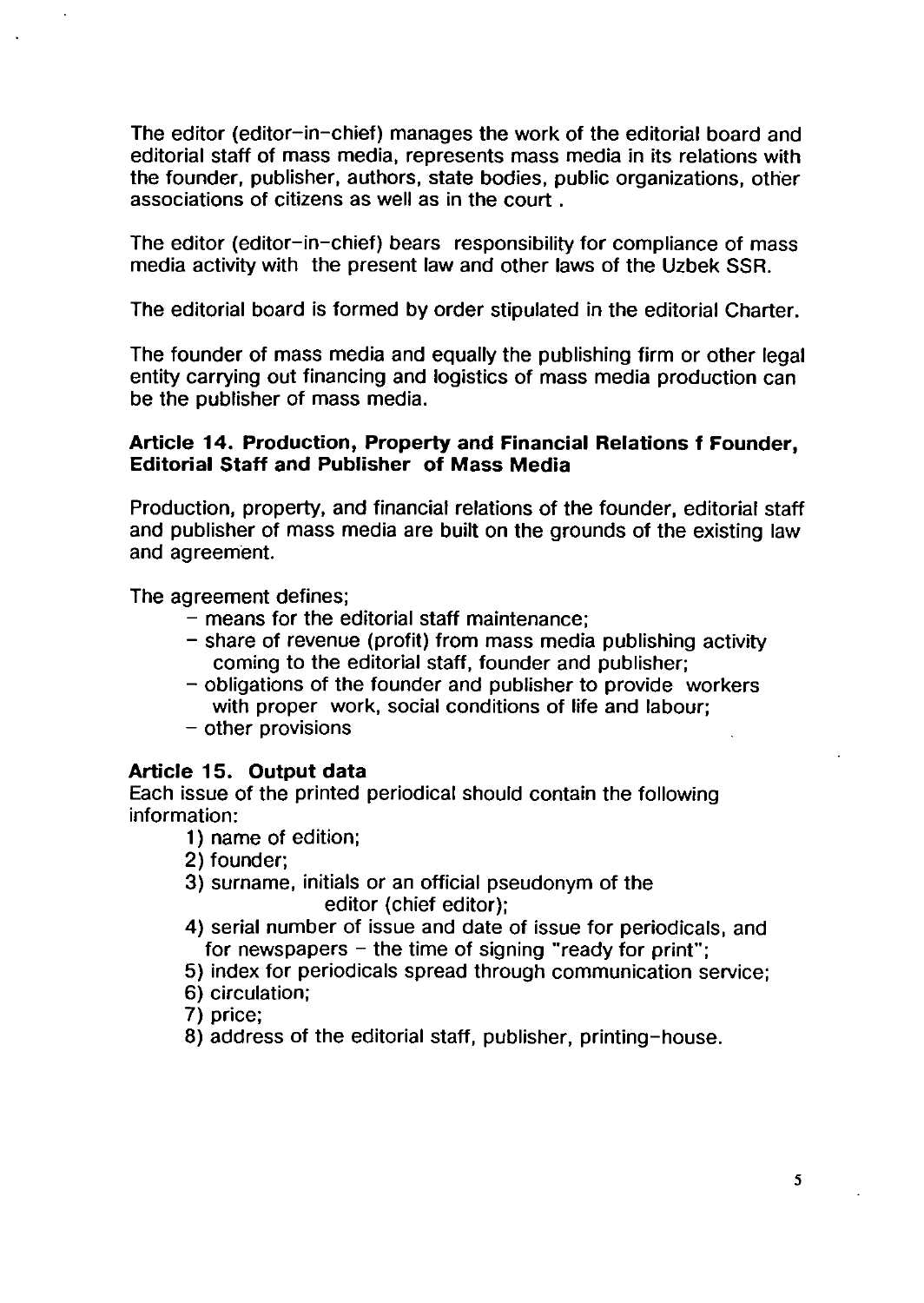Editorial staff of television, radio broadcasting should announce the names of television, radiobroadcast editorial staff at each airing.

#### Article 16. Control and Obligatory Copies

Charge-free control copies of the printed periodicals are sent immediately after printing to the editorial staff, founder, Republican library named after Navoji, Book Chamber, body issuing a registration certificate to the given printed edition,

Control and obligatory copies of the printed editions are sent also to other establishments and organizations in order stipulated by the Cabinet of Ministers under the President of the Uzbek SSR.

#### Article 17. Keeping of Materials of Television and Radio Programs

The editorial staffs of television and radio broadcast should keep the materials of radio broadcast and television flow within one month after airing, keep a register of programs running to air without preliminary record and designate in this register the themes of the programs, the time of the beginning and the time of the ending, surname and name of the speaker. The register of such programs is kept within one year since the last record in it.

Materials recognized as important from the historical and present day point of view are subject to continuous keeping in the order stipulated by appropriate laws.

#### Chapter III. Dissimination of Mass Media

Article 18. Procedure of Dissimination of Mass Media Mass media products are dissiminated by the publisher directly on a contractual basis or other legal grounds to the communication agencies, other organizations and to citizens.

Dissimination of mass media products without indication of output data is prohibited.

Dissimination of each separate issue of mass media products is allowed only after the editor (editor-in-chief) gives his permission to publish (air) it.

Prevention of mass media products dissimination made on statutory grounds including means of complete or partial withdrawal of the circulation is not allowed other than on the basis of adjudication that comes into legal force.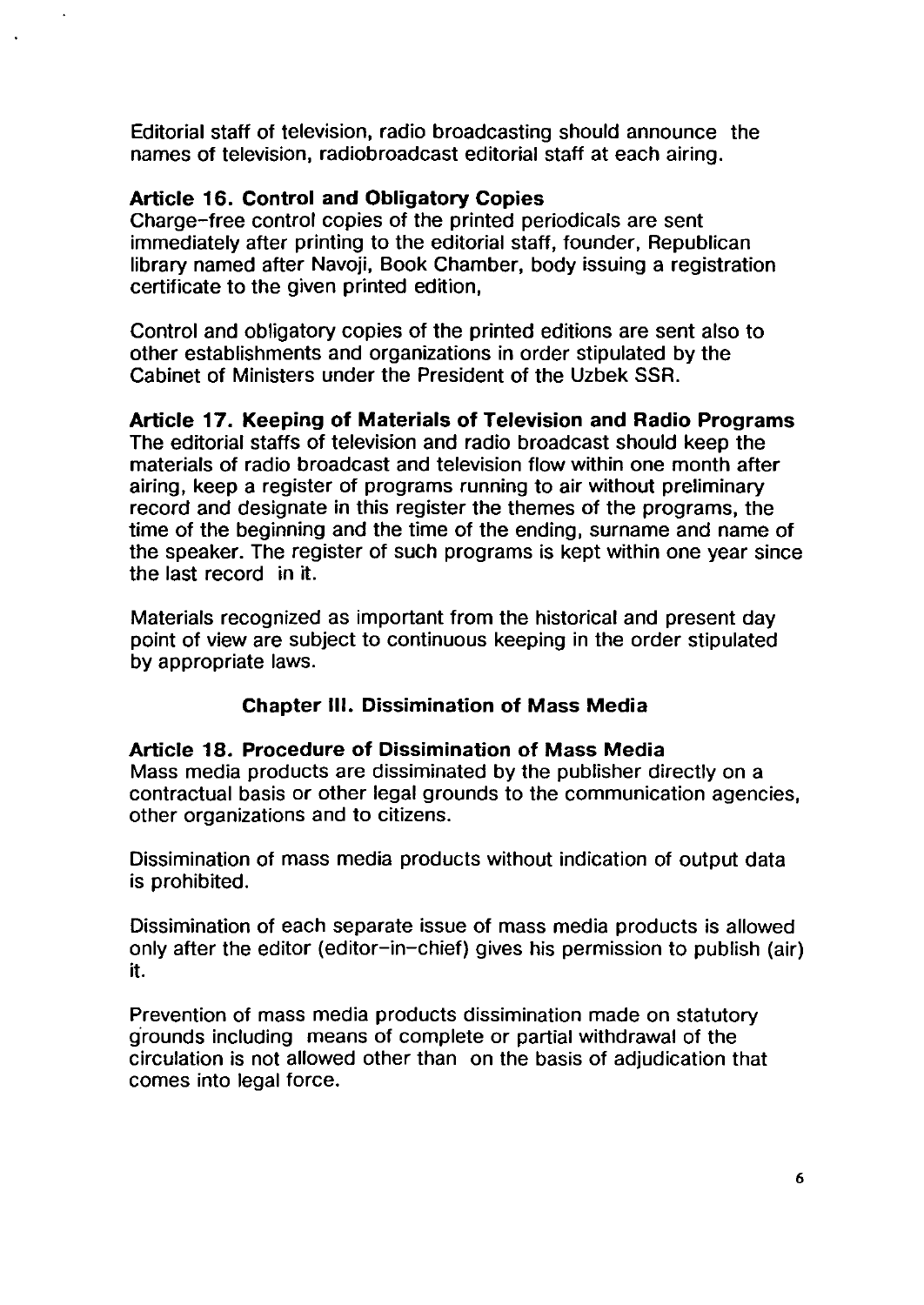#### **Article 19. Official Information**

 $\overline{a}$ 

Mass media founded by the bodies of State Power and Administration are obliged to publish official information of these bodies.

The editorial staff is obliged to publish free and in specified time the adjudication coming into force and containing an order to publish such a decision in the given mass media.

#### **Chapter IV. Relations of Mass Media with the Citizens and Organizations**

**Article 20. Right to obtain information through mass media**  Citizens have the right to obtain through mass media adequate information on the activity of state bodies, public associations and officials.

Mass media can obtain necessary information from the corresponding state bodies, public associations and the officials. State bodies, public associations and officials submit to mass media available information and provide the channel of information.

Refusal to submit information in question can be appealed by mass media representatives to the above-standing body or to the official and after that in the court in the order stipulated by the laws of the Uzbek SSR.

#### **Article 21. Use of Author's materials and letters**

The use of work of journalism, literature, art and science by mass media is allowed with observance of the copyright.

Nobody has the right to pressure the mass media to publish the material declined by the editorial staff unless otherwise specified by the law.

When publishing reader's letters shortening and editing of the texts of the letters without misrepresentation of the sense are allowed.

#### **Article 22. Right for Refutation and Answer**

A citizen or organization can demand from mass media editorial staff the refutation of the published information that is not in keeping with reality and discrediting honour and dignity.

The citizen or organization whose rights and legal interests have been dicreted by mass media have the right to publish the refutation in the given mass media.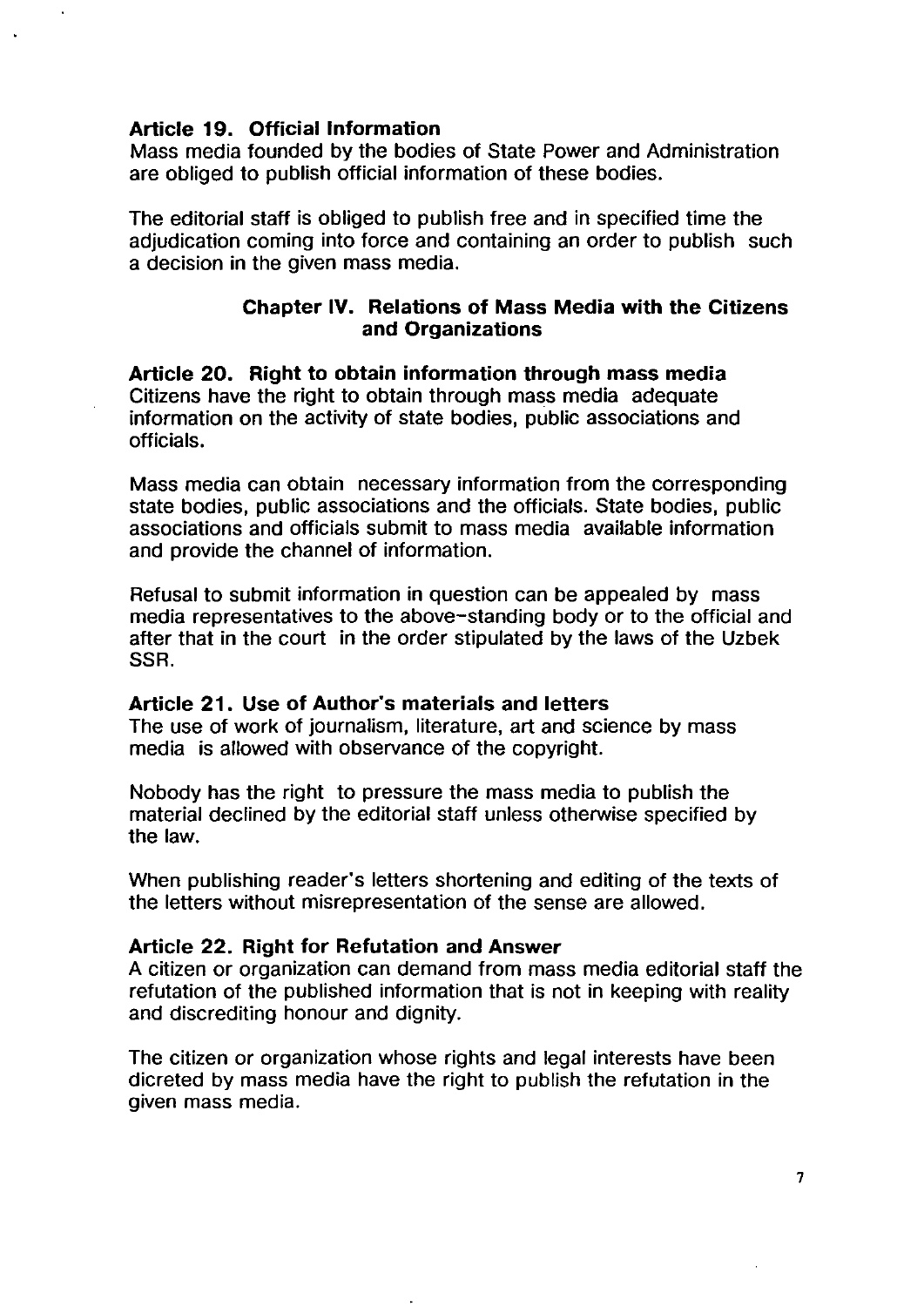The refutation or answer is published under a special heading or in the same type-page and in the same print the discreted material has been printed: in the newspaper not later than one month from the date of receipt of refutation or answer, and in other periodicals  $-$  in the next number.

The right to answer shall be granted to a citizen or an organization representative.

The text of the answer shall not be edited.

#### Article 23. Examination of Statement on Publishing of Refutation or Answer by Court

In case of refusal to publish the refutation or answer or violation by mass media of the defined for this purpose month period concerned the citizen or organization shall appeal to the court within a year from the date of publishing. The court investigates the statement on the publishing of refutation or answer in the order stipulated by the laws.

#### Chapter V. Journalist's Rights and Obligations

#### Article 24. Journalist

The journalist is a person who is occupied with collection, analysis, preparation and creation of materials for mass media and who is related to mass media through labour or other contractual relations or authorized by mass media for such an activity.

#### Article 25. Journalist's Rights

The journalist has the right :

- 1) seek, obtain and spread the information;
- 2) be received by the official in connection with the execution of professional journalistic duties;
- 3) make notes, cinema- and photosurvey except cases stipulated by the law;
- 4) on presentation of an ID, attend meetings and demonstrations, and regions of natural desaster if there is no danger to his life and health;
- 5) take specialists' advice when investigating facts and circumstances specified in the materialsreceived;
- 6) refuse to produce a material under his Signature if this material is against his convictions;
- 7) take off his Signature under the material content of which has been misrepresented due to editing;
- 8) make a special clause on confedentiality of the authorship.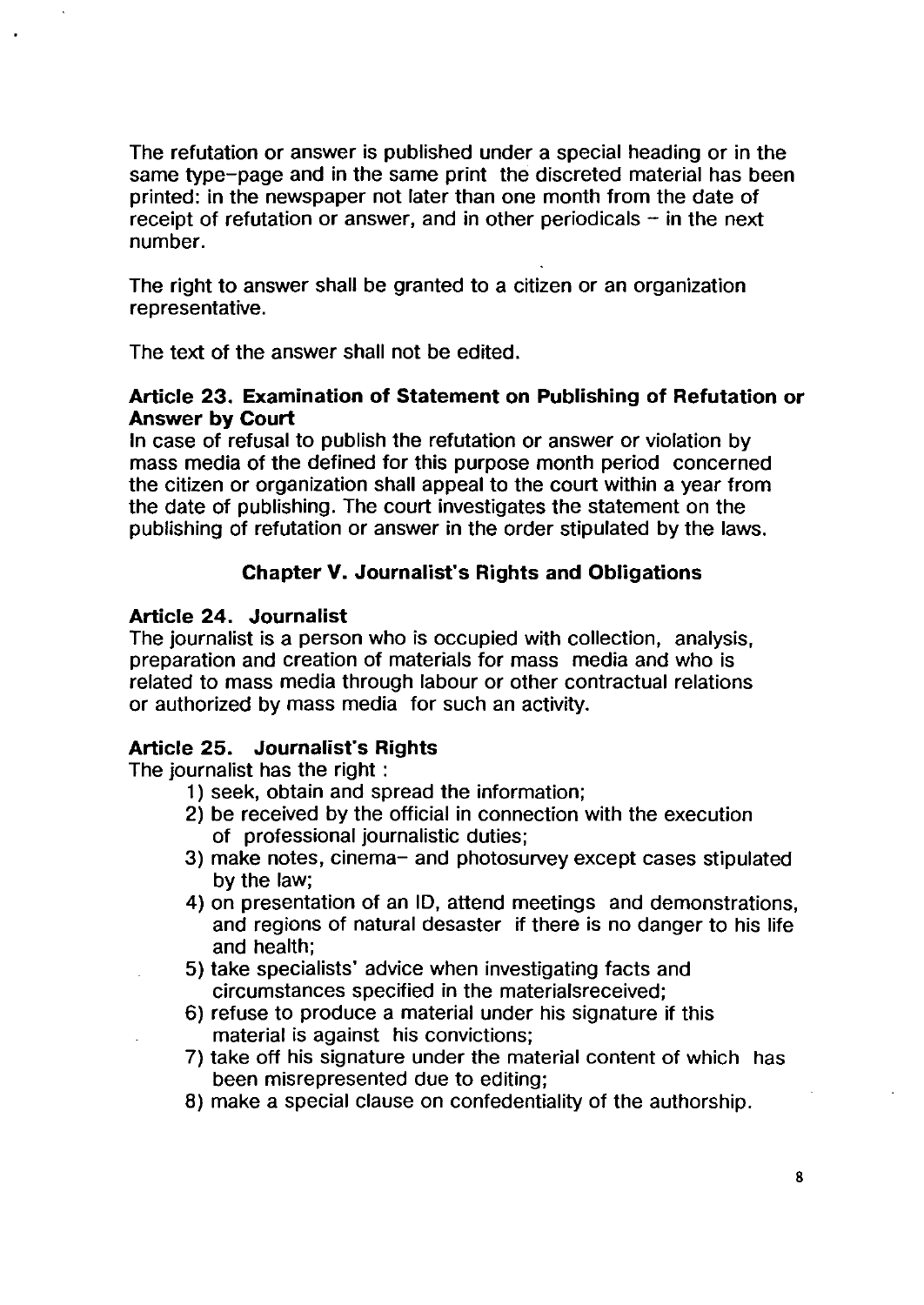The journalist also enjoy other rights assigned to him in accordance with the present law.

#### Article 26. Journalist's Obligations and Responsibilities The journalist is obliged to:

- 1) execute the activity of mass media with which he is under contractual obligations and follow the editorial charter;
- 2) verify the authenticity of information received and provided him;
- 3) meet the requests of persons presenting information on their authorship;
- 4) refuse to execute an assignment given to him by the editor (editor-in-chief) if this assignment contadicts the law;
- 5) respect the rights, legal interests, national dignity of citizens as well as the rights and legal interests of organizations and institutions.

The journalist performs some other obligations in accordance with the present law.

The journalist bears personal responsibility for abuse of freedom of speech, dissimination of information discrediting citizens and organizations. The journalist who commits the above mentioned violation bears administrative, material and criminal responsibility as is stipulated by the law.

#### Article 27. Accreditation of Journalists

Mass media can on agreement with state bodies and public associations accredit their journalists with them.

Representatives of mass media of the USSR, Soviet Socialist Republics and foreign states should be accreditated in the Republic on the permission of the Cabinet of Ministers underthe President of the Uzbek Republic or any State body authorized by the Cabinet.

#### Chapter VI. Responsibility for Violation of Laws on Mass Media

#### Article 28. Grounds of Responsibility for Violation of Laws on Mass Media

Grounds of responsibility are abuse of freedom of speech, dissimination of inacurate information discrediting the honour and dignity of a citizen or organization.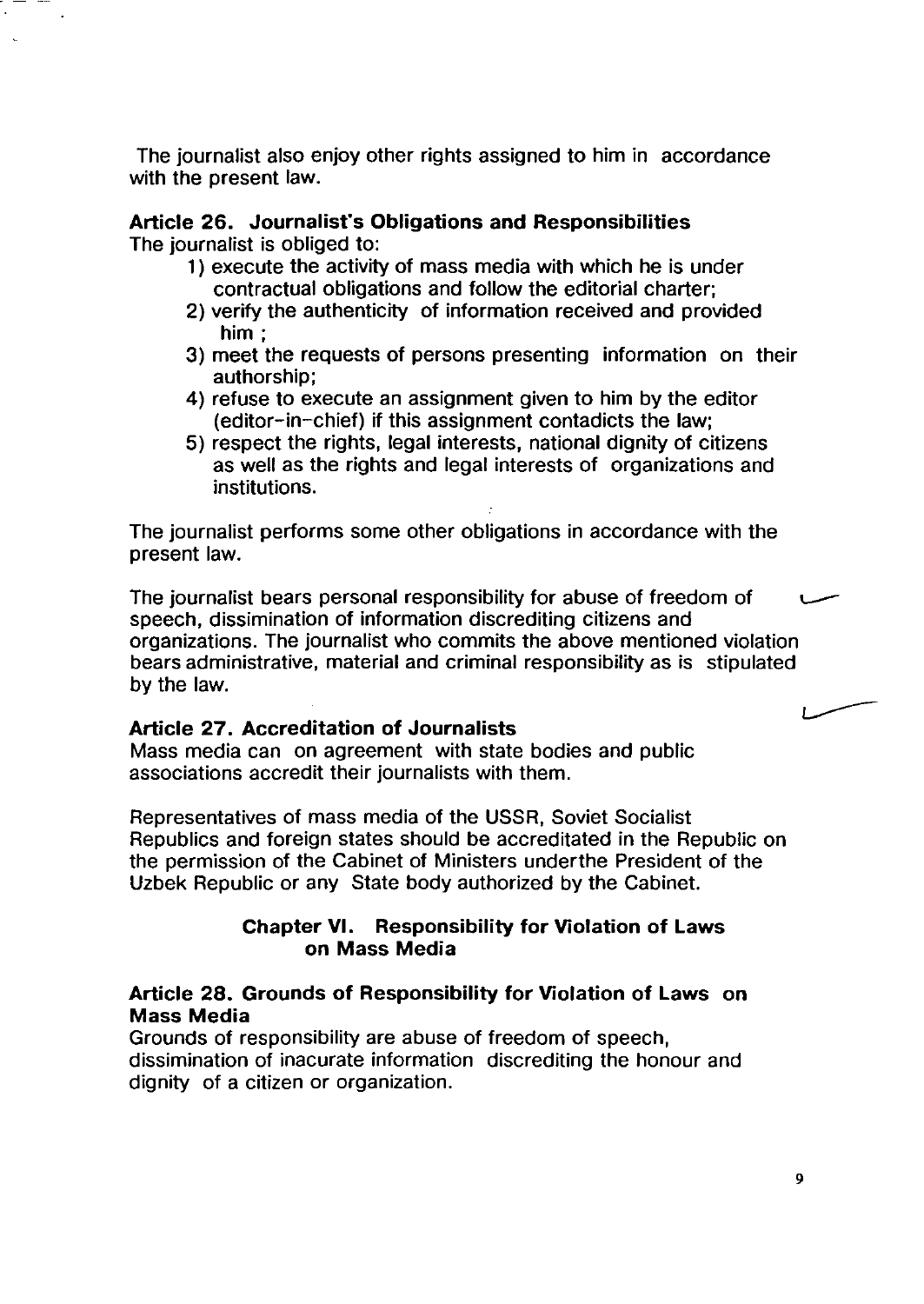Pressure of journalists on the courts and investigation bodies constitute grounds involving a criminal, administrative or other responsibility in cinformity with the law in force.

With the view of rendering assistance to the registrated mass media to promote the tasks and goals set forth registration bodies should subject their activity to legal expertise, render a professional help, and supply with information.

Responsibility for violation of the laws on mass media is placed on the officials of state and public bodies as well as the editorial staff, editors \ (editor-in chief)) of mass media, authors of the spread information and 7 materials; they bear full administrative, material or criminal responsibility as stipulated by the law.

#### Article 29. Inadmissibility of Meddling into Mass Media Activity

Officials of state and publici bodies that put obstacles in the way of legislate professional activity of journalists, induce them to spread or refuse to spread the information involve the administrative responsibility in conformity with the law in force.

#### Article 30. Responsibility for Illegal Production and Spread of Mass Media

According to the present law production and dissimination of products of mass media without registration or after the decision to stop the issue or publishing is made involve administrative responsibility in the form of penalty of up to five hundred roubles imposed by the People's Judge together with the confiscation of the circulation of printed or other products.

Repeated within a year violation as stipulated in part 1 of the of the present Article involves criminal responsibility and is punished in the form of penalty of up to one thousand roubles with confiscation of the hardware which used for the production and dissimination of information, or without the accused ones.

#### Article 31. Cases of Release from Responsibility for Dissimination of Inadequate Information

The editor (editor-in-chief) as well as the journalist don't bear responsibility for dissimination in mass media of inadequate information in the following cases:

1) if the information has been taken from official sources;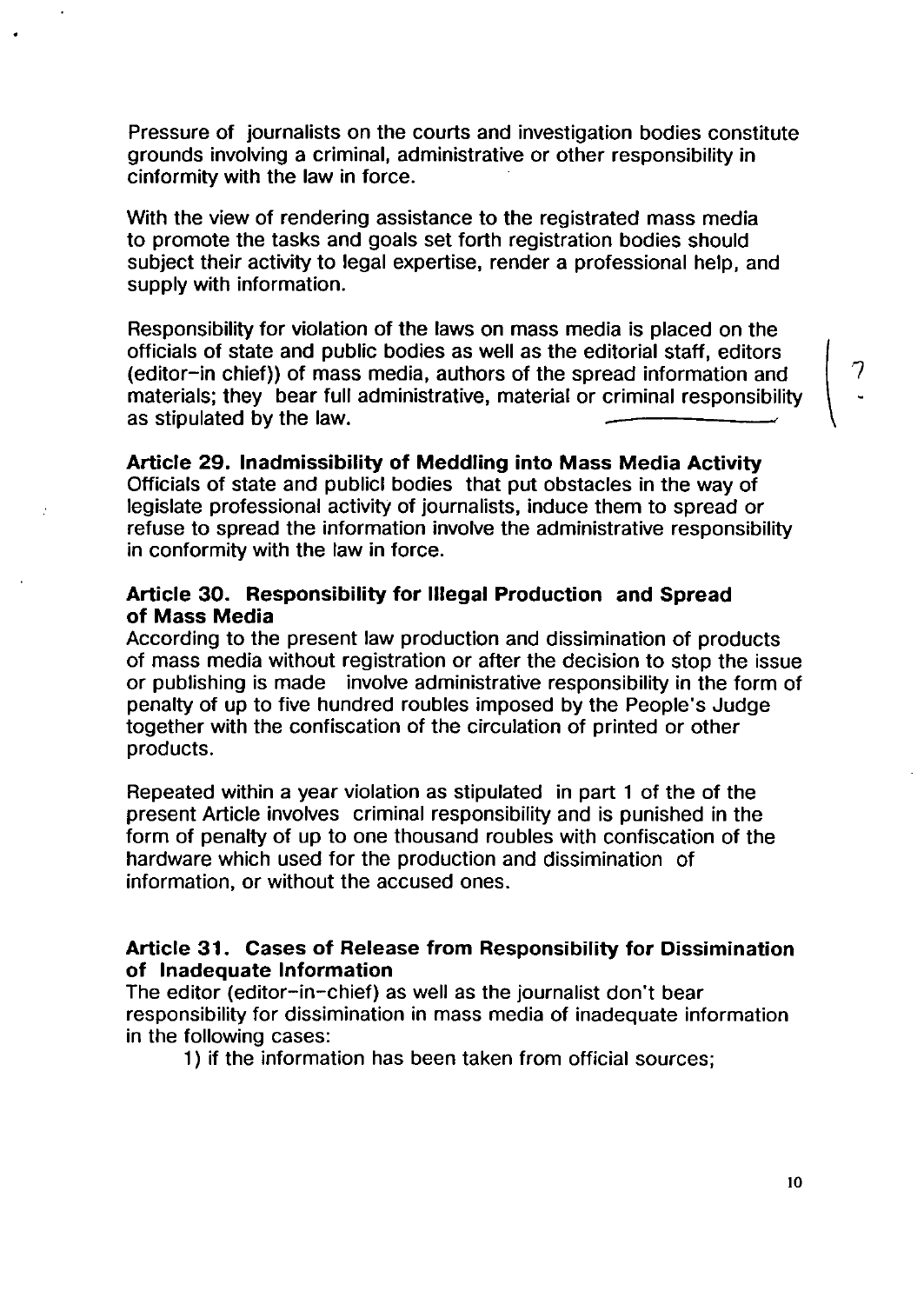- 2) if the information has been obtained from information agencies or press-agencies of state and registered publici bodies;
- 3) if the information is word for word representation of official speeches at sessions of the Soviet of People's deputates, congresses, conferences, plenums of the public organizations and other cases,
- 4) if it is the information contained in the author's speech going to air without a preliminary record or information contained in the editions subject to no editing in conformity with the present law,

#### Article 32, Compensation for Moral Detriment

Moral (not property) detriment to the citizen caused as a consequence of spread by mass media of inadequate information discrediting his honour and dignity or causing some other non-property damage to him is compensated on the adjudication by mass media and also by the guilty officials and citizens, The amount of compensation for moral (non property) detriment in terms of money is determined by the court. The amount of compensation for moral (not property) detriment shouldn't exceed ten thousand roubles. Compensation for moral detriment is also possible also in the form of public apology, recognition of mistake through mass media.

#### Chapter VII. International Relations

#### Article 33. Activity of Representatives of International Mass Media, Diplomatic and Other Representatives of Foreign States in the Uzbek SSR

International cooperation in the field of mass media is based on the international agreements concluded by the Uzbek SSR.

Legal status and professional activity of the accreditated in the Uzbek SSR foreign correspondents and other representatives of foreign mass media as well as the informational activity of diplomatic, consulate and other official representatives of foreign states in the Uzbek SSR are regulated by the laws of the USSR and the Uzbek SSR, corresponding international agreements of the USSR and the Uzbek SSR.

#### the President of the Uzbek Soviet Socialist Republic I. KARIMOV

Tashkent, June, 1991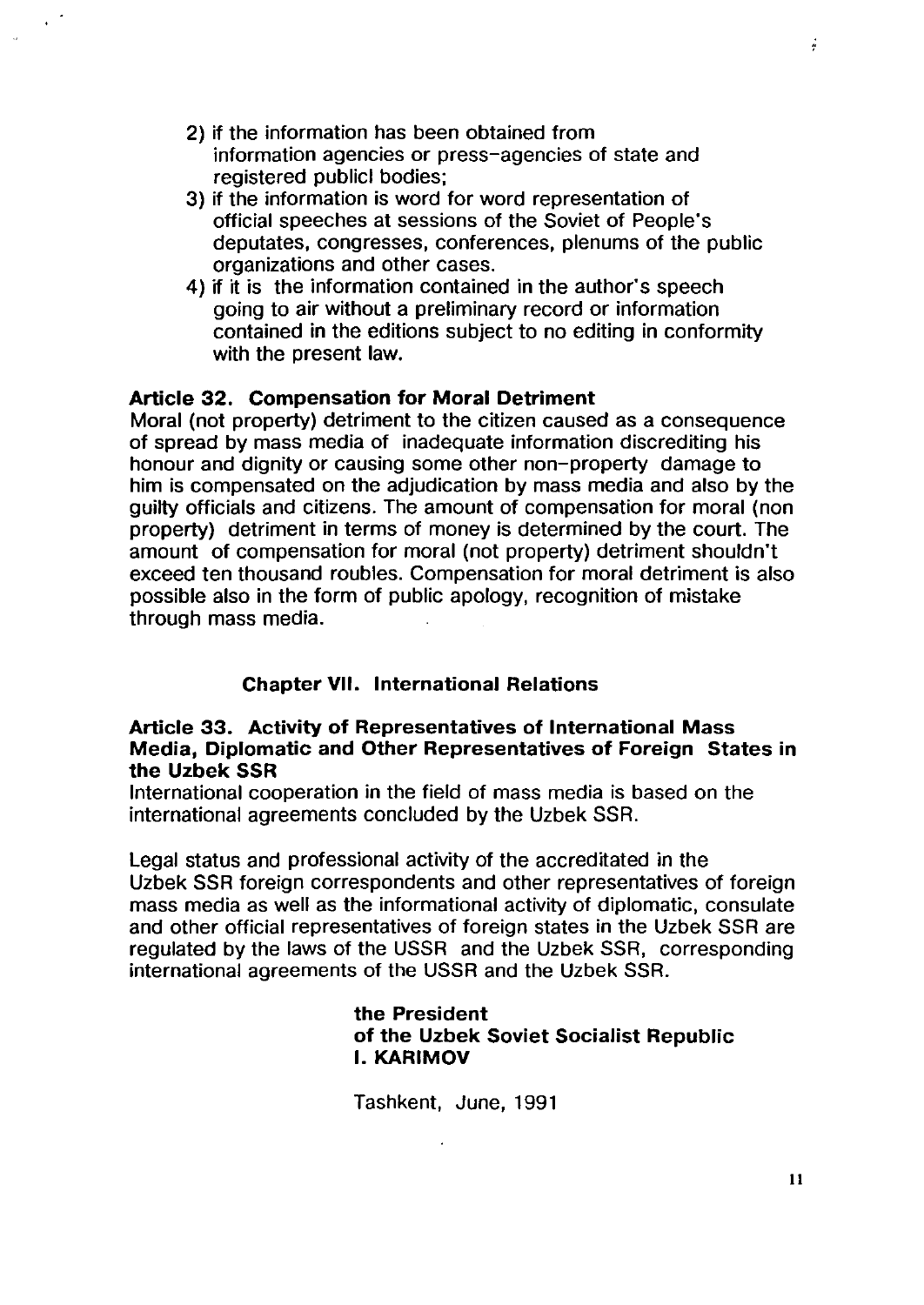#### Resolution of the Supreme Soviet of the Uzbek Soviet Socialist Republic

#### On Procedure of Putting into Force the Uzbek SSR Law "On Mass Media" .

The Supreme Soviet of the Uzbek Soviet Socialist Republic decrees to:

1. Put into force the Uzbek SSR law "On Mass Media" as of the date of publication.

2. To the Cabinet of Ministers under the President of the Uzbek SSR:

- up to August 1.,1991 determine and submit to the Supreme Soviet of the Uzbek SSR a list of bodies registering national mass media, as well as proposals as to the amount and procedure of collecting the fee for issuance of a registration certificate to a concrete mass media;

- within 1991 submit to the Supreme Soviet of the Uzbek SSR proposals on the improvement of the publishung activity;

 $-$  develop additional measures for the improvement of material and technical base for issuing and publishing the products and protection of subscriber's interests;

- bring the corresponding regulations of the Uzbek SSR Government in line with the Uzbek SSR law "On Mass Media".

> The Chairman of the Supreme Soviet of the Uzbek SSR Sh.YULDASHEV

Tashkent, June, 14, 1991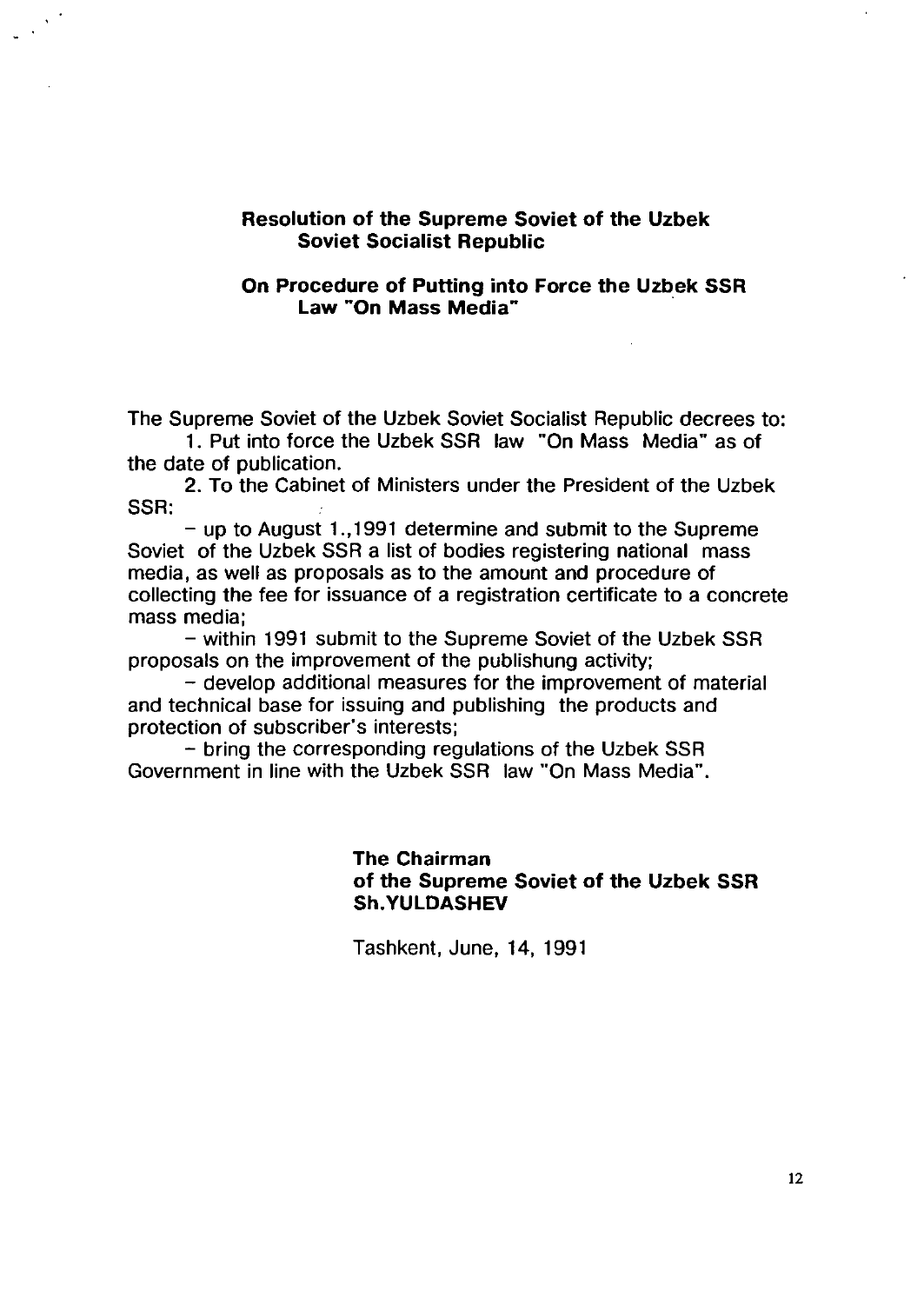— 29 июля 1991 года

Социалистической Республики

Uzbekistan

# ВОЙ ИНФОРМАЦИИ

ами государственной власти і управлення, обязаны пубофициальные иковать coбщения этих органов.

 $\mathcal{N}^{\mathfrak{o},\mathfrak{o}}$ 

предакция обязана публи-

ный срок вступившее в законную силу решение суда, опубликовании такого решения через данное средство массовой информации.

### ГЛАВА IV. ОТНОШЕНИЯ СРЕДСТВ МАССОВОЙ ИНФОРМАЦИИ С ГРАЖДАНАМИ И ОРГАНИЗАЦИЯМИ

СТАТЬЯ 20. Право на потучение информации через редства массовой информа-ÜИ

Грансдане имеют право на итеративное получение через редства массовой информани достоверных сведений о **еятельности** государственпых органов, общественных бъедичений и должностных **IMII** 

Средства массовой инфорзации имеют право получать необходимую информацию от ютветствующих государст-<br>енных органов, общественных объединений и должюстных лиц. Государственвые органы, общественные должностные объединения. ница предоставляют средстинформации ам массовой меющиеся сведения и воз-**«ОЖНОСТЬ** ознакомления  $\mathbf c$ юкументами.

Отказ в предоставлении апрашиваемых сведений мокет быть обжалован предтавителем средства  $MAP$ ювой информации вышестояцему органу или должностюму лицу, а затем в суд в юрядке, предусмотренном вконодательством Узбекской  $CCP$ 

#### СТАТЬЯ 21. Использоваие авторских матерналов и нсем

Использование произведеий журналистики, литера-<br>уры, искусства и науки редствами массовой инфорации допускается при собкодении авторского права.

Ничто не вправе солзать редство массовой информадо опубликовать отнлонен-<br>- ви редакцией материал сли нное не предусмотрене аконом.

При публикации читательжих писем допускаются соващение и редактирование и текста, не искажающие

дакции средства массовой опровержения ниформации опубликованных сведений. несоответствующих действительности и порочащих их честь и достоинство.

Гражданин или организация, чьи права и законные интересы попраны средством массовой информации вправе опубликовать опровержение в данном средстве массовой информации.

Опровержение или ответ публикуется под специальной лнбо на той же рубрикой полосе и тем же шрифтом. на которой был размещен и набран опровергаемый материал: в газетах не позднее одного месяца со дня получения опровержения или ответи, в иных периодичесном номере.

Текст опровержения нли ответа. полученного редакцией радвовещания либо телевидения. передается  $\overline{B}$ эфир диктором в тей же программе или никле передач и в то же время не позднее со дня его одного месяца поступления. Право выступления с ответом может быть предоставлено гражданину или представителю органи. зации.

Не допускается редактирование текста ответа

СТАТЬЯ 23. Рассмотрение судом заявления о публикации опровержения или ответа

В случае отваза в публи-Кации опровержения или отнета либо нарушения средством массовой информации публикации месячного срока занитересованный граждании нди организации вправе обратиться в суд в течение мысл инсем. Право на он. явление с предписание оперативно с представит со ции: Суд рассмать за-

Журналист. допустивший вышеперечисленные Hapyшения, может быть привлечен к административной, материальной или уголовной ответственности в установленном законом порядке. СТАТЬЯ 27. Аккредита-

ция журналистов

Средства массовой информании могут по согласованию с государственными органами и органами общественных объединений аккредитовать при них своих журналистов.

Представители средств массовой информации Союза ССР союзных республик и нностранных государств должны быть аккредитованы в республике с разрешения министров Кабинета при Президенте Узбекской ССР. либо уполномоченным им государственным органом.

### ГЛАВА VI. ОТВЕТСТВЕННОСТЬ ЗА НАРУШЕНИЕ ЗАКОНОДАТЕЛЬСТВА О СРЕДСТВАХ МАССОВОЙ ИНФОРМАЦИИ

СТАТЬЯ 28. Основания ответственности за нарушение законодательства о средствах массовой информации

ответствен-Основаниями ности служит злоупотребление свободой слова, распроветствующих действительности, порочащих честь и достоинство гражданина или организации. **Воздействия** журналистов на суд, органы следствия являются основаниями, влекущими **Vroлов**ную, административную или иную стветственность в соответствии с действующим занонодательством.

В целях оказания содейст-**RKS** зарегистрированным средствам массовой информации в выполнении объявленных ими целей и задач органы регистрации должны проводить правовую экспертизу их деятельности, оказывать профессиональную помощь. обеспечивать информацией.

Ответственность за нарушение законодательства ം средствах массовой информаными в этом должностные лица государственных и общестпенных органов, а также редакции, редактор (главный редактор) средства массовой информации, авторы распространенных сообщений и матерналов, которые могут быть привлечены к административной, материальной или уголовной ответственности в установленном законом порндне.

СТАТЬЯ 29. Недопустимость вмешательства в деятельность средств массовой информации

жа печатной или иной npoдукции.

Повторное в течение года совершение нарушения, npeдусмотренного частью nepвой настоящей статьи, влечет уголовную ответственность и наказывается штрафом до одной тысячи рублей с конфискацией принадлежащих **виновному** технических средств, используемых пля нзготовления и распространения информации, или. без конфискации.

СТАТЬЯ 31. Случан освобождения от ответственности за распространенне сведений, не соответствующих действительности

Редактор (главный редактор), а также журналист не несут ответственности. за распространение в средстве массовой информации материалов, не соответствующих действительности, в следующих случаях:

1) если эти сведения взяты из официальных сообщений:

2) если они получены от информационных агентств нли пресс-служб. rocygapcy. венных и зарегистрированных общественных органов;

3) если они являются довоспроизведением словным официальных выступлений на сессиях Советон народных депутатов, съездах, конфевенных организаций и **ADV**гих случаях:

4) если они содержались в авторских выступлениях. ндущих в эфир без предварительной записи, или в изданиях, не подлежащих редантированию в соответствии севой в настоящим законом.<br>Энтерного СТУСКА 1920 Веститель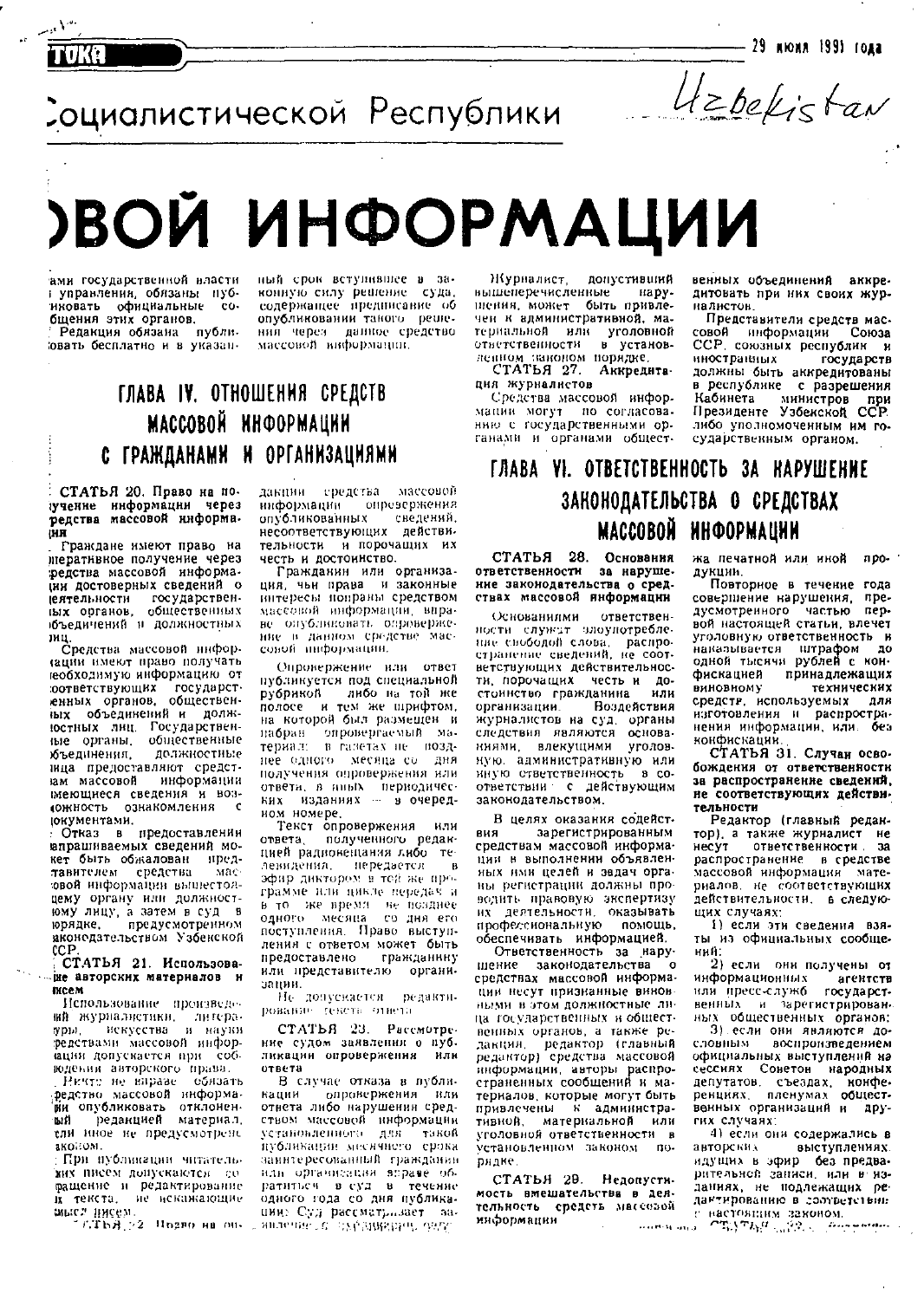# Закон Узбекской Советской

# О СРЕДСТВАХ МАСС

#### ГЛАВА І. ОБЩНЕ ПОЛОЖЕНИЯ

#### СТАТЬЯ 1. Средства массовой информации

Под средствами массовой икформации полимаются газеты, журналы, геле, и радиэпрограммы. - кинолокументалистика. -нные периодические издания публачноro распространении массо- $\omega$ : виформатии

Редавции органов нечали. телевидения и радно, других ллются представителями вонкоетных. средств массовой информации. Редакция излается юридическим лицом, действующим на основании устава. Редакция своего осуществлять **MORET**  $\mathbf{v}$ зайственную деятельность на основе экономической самостоятельности.

СТАТЬЯ 2. Свобеда слова и средства массовой информации

В Узбекской **CCP BCe** средства массовой информации свободны.

Пастоящий лакон на 1965<br>ггуцай - Узосмании Конституцаи. осколой ССР гарантирует важдому гражданину свободу слова, право выступления в средствах массовой<br>формации, открытого  $-$  and  $BB$ свазывания своего мнения и Adelsteenft.

Согдетва массовой  $1.114$ формации при зонене вы-- получению и распроingpeстранении информации действуют в соответствии с законодительством.

Петросускается цензура " средств массовой информа- $0.1:11$ 

СТАТЬЯ 3. Язык средств мыссовой информации

Спедства массовой инфорланны осуществляют. свою получается на основании<br>Закона Узбекской ССР о гобевской ССР. Гражданам - на получение в переdiana. попформации на рол-**APPA** HOSPITAL PRO

СТАТЬЯ 4. Недопустипость злоупотребления сво-

Не допускается использосредств массовой инвание формации для разглашения государственной или иной специально охраннемой законом тайны, призыва к насильственному. — свержению или изменению существующего государственного и общественного строя, прошланды войны, насилия. жестокости, расовой, национальной, религиозной исключительности, распространения вершения иных уголовно на-

Запрешается и преследуется в соответствии с законом истользование средств мэссовой информации для вмещательства личную  $\mathbf{B}$ жизнь граждан без их согласни посигательство на их честь и достоинство.

Запрещается публико. вать материалы предварительного следствия  $6<sub>2</sub>$ письменного разрешения прокурора или следователя, называть лицо, предоставнишее информацию с усло-**BH-M** - пераза явшения in Su имени да поллючением спуmaris. — веліда стого падебует evaпредавать гласности личность несовершеннолетнего вравонарушителя без ero. согласия или согласия его законного представителя, предреквать результаты разбирательства судебного по конкретному делу до вынесения судом решения или нным образом воздействовать на суд до вступления его пениения или приговоpa B gascuutoo camb

го средство массовой информации, или суда.

Орган. зарегистрировавший средство массовой информации, либо суд прекращают его выпуск или издание в случае повторного в течение года нарушения требований предусмотренных настоящим законом.

Если средство массовой информации не выпускалось или не издавалось более одного года, для возобновления его выпуска или издання требуется новое свидетельство о регистрации.

В случае решения учредителя о прекращении выпуска или издания средства массовой информации трудовой коллектив редакции или редактор (главный редактор) могут ставить вопрос об учреждении средства массовой внформации с тем же названнем при обязательном выполнении требований стаи 5 и статьи 6.<br>и 5 и статьи 6.<br>СТАТЬЯ 11. Порядок обтьн

жалования отказа в регистрации средства массовой информации, а также решения о прекращении его деятельности

Отказ в регистрации средства массовой информации либо нарушение государстненным органом установленного для регистрации месячного срока, а также решение о прекращении деятельности средства массовой ниформации могут быть обжалованы учредителем нин редолнией в суд-

Признание отназа в регистрации средства массовой информации либо решения о прекращении его деятельности, противоречащими закону, влечет отмену обжалуемых решений.

Имущественные споры суд рассматривает на основанни действующего законодательства.

СТАТЬЯ 12. Редакционный устав средства массовой информации

Редакционный устав средства массовой наформации принимается на общем собрании журналистского коллектний редакции большинне менее двух третей его сотава в утверждается учредителем

Редакционный устав регулирует отношения учредите-20 De Politique des commerлим законам Узбекской ССР Редакционная коллеги: образуется в порядке, пре дусмотренном редакционных устаном.

Издателем средства жас совой информации могу быть его учредитель, а рав но излательство или иноюридическое лицо, осуществ ляющее финансовое и мате риально техническое обес печение производства массо вой информации.

СТАТЬЯ 14. Производст венные, имущественные и финаисовые отношения V. редителя, редакции и издате ля средства массовой инфор мадин

Производственные. " иму щественные и финансовые от жношения учредителя, редакция и издателя средстве-мас совой информации строятс.

на основе действующего за конодательства и договера.

Договором определяются: средства на содержани редакции:

части дохода (прибыли) о издательской деятель чтот средства массовой информа ции, поступающие в распоря жение редакции, **УЧЬепите** ля и издателя:

обязательства учредите ля и издателя по oveniew. нию надлежащих производ стяенных социально-быт вых условий жизни  $H$ 701 да сотрудников редакции; нные положения.  $\sim$ 

СТАТЬЯ 15. Выходны диниые

Каждый выпуск периоди ческого печатного издани. должен <sub>с</sub>одержа<mark>ть следую</mark>щн сведения:

і, название надания:

2. учредитель;

3. фамилия, инициалы ил официальный псевлоним ре дактора (главного редактора,

4. перядковый номер  $B<sub>b</sub>$ пуска н дата его выхода свет для периодических изда ний, а для газет также п вре мя подписания в печать:

им подписании в нелатр,<br>5. индекс для периодических изданий, распространие мых через предприятия свя зя:

6. тираж.

7. neital

8. адреса редакции, издате ля, тынографии. Редакции телевидения, ра

диовещания при каждом вы ходе в эфир, а при -непре platonow companing  $-\mathbf{r}_1$ ,  $\frac{1}{2}$ .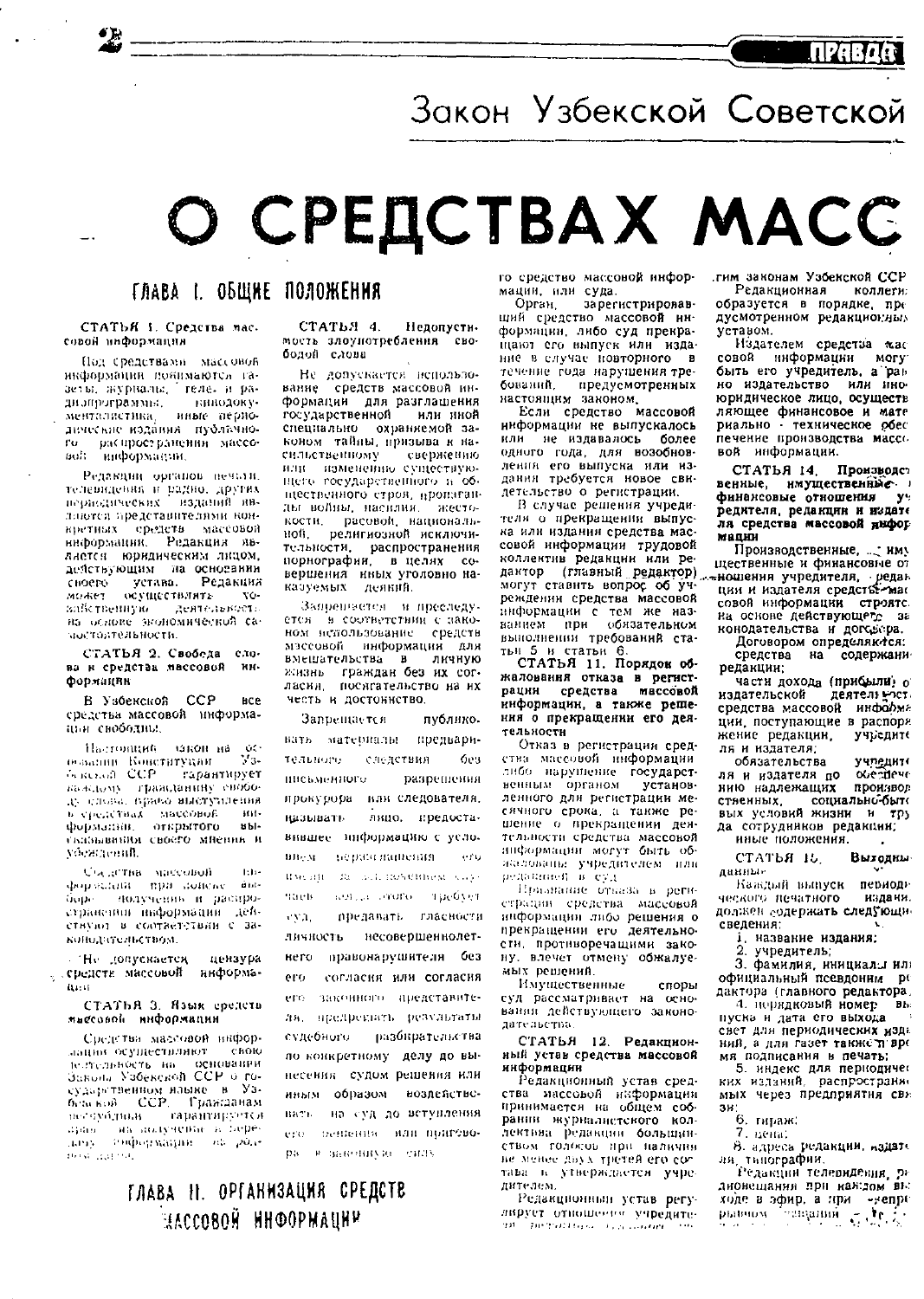## ГЛАВА Н. ОРГАНИЗАЦИЯ СРЕДСТВ млееовой информации

Anna martin Massachia yar реждение средства массовой ниформации

Право на учреждение средства массовой информации родных депутатов и другим государственным органам, зарегистрированным политическим нартиям. - 101110 CTисчным. объединенных, массовым движениям, творческим союзам, кооперативралигнозным. ំអាចស ным объединениям граждан, созданным в соответствии с законом, трудовым коллекти-Ba M

Не допускается моноволизадия какого-либо вида средства массовой информации

СТАТЬЯ 6. Регистрация cheacts массовой информаинн

Редакция средств массовой ннформации — осуществллет свою деятельность после регистрации соответствующего средства массовой наформаtti H.

Заввление о регистрации средства массовой информации подается учредителем в **осударственный** комитет Узбекской ССР - по печати.<br>Заявление - о - регистрации подлежит и регистрацию<br>- подлежит рассмотрению<br>- месячный срок со лич  $\mathbf{B}$ грок со дня поступлении.

Средства массовой информацик, рассчитанные на зарубежную аудиторию регистрируются Кабиветом министров при Президенте

Право приступить к выпуску массовой информаодного года со дня получения свидетельства. В случае продуска этого срока свидетельство - регистрации считается утратившим силу.

 $_{0}$ регистрации средства массоной информации

В занвлении о регистрации средства массовой  $-10.1$ Формации должны быть указаные

1) учредитель.

2) название, язык газы ви), местонахождение средства массовой информации;

З) нели и задачи.

4) предполагаемая ауди тория.

5) предполагаемые периодичность вынуска - OO LUM средства массовой информации, источными финансирования и материально-технического снабжения.

При регистрации средства массовой информации могут быть затребованы и иные

не протпеоречаene territori. идне занонодательству.

ഫ്ല Регистрационный взимается в установленном порядке и размерах. ycraновленных законодательством Узбекской ССР и Караказнакской АССР.

СТАТЬЯ 8. Распространение информации без регистрации

Право не губличное распространение информации без регистрации имеют органы государственной власти управления, иные государственные органы для издания официальных нормативных или иных автов. бюллетеней судебно-прокурорской практнин. Предприятия, организации, учебные и научные учреждения вправе издавать и распространять необходимые в их деятельности информационные материалы и документацию без регистриции.

Не требует регистрации деятельность но изготовлению с помощью технических средств (д-чатной, аудио- и аудновнауальной продукции. не предназначенной для пубраспространения личного нли размножаемой на правах рукописи

СТАТЬЯ 9. Отказ в регистрации средства MBCCOвой информации

Отказ в регистрации ции осуществляется только по следующим основаниям:

1) если название, цели и задачи средства массовой информации противоречат Конституции Узбекской ССР Некларации с суверенитете и данному загону;

2) если регистрирующим органом ранее выдано свидетельство средству массо вой информации с тем же названием;

3) если заявление подано до истечения года со дня вступления в законную силу решения о прекращении совой информации.

Отназ в регистрации направляется заявителю в письменном виде с указанием оснований отказа, пре предус-ำล ROBOM.

СТАТЬЯ 10. Прекращение выпуска или издания средства массовой информации

Прекращение выпуска или надании средства массовой ниформации возможно по пировиние учредителя либо<br>органа, зарегистраровавшеда гелем.

Редакционный устав регулирует отношения учредителя, редактора (главного г tal-result a pedantum, nomeмочия жургалистекого коллектива. В устав вниючаютси положения - о порядке<br>распределения - и использо-<br>вания - дохода, получаемого от деятельности средства массовой информации, другие положения

Релакционный устав не должен противоречить  $34 -$ 

СТАТЬЯ 13. Учредитель, редактор. релколлегия **H** нздатель средства массовой ннформации

Учредитель утверждает программу (основные приндеятельности средцилы) ства массовой информации. Редакция или иное учреждение. осуществляющее выпуск средства массовой информации, на основе професснональной самостоятельности обеспечивает реализацию программы.

Порядок назначения и освобождения редактора (главного редактора) определиется редакционным уставом и учредителем.

Редактор (главный редактор) руководит работой редакционной коллегии и pe. дакции средства массовой ннформации, представляет его в отношениях с учредителем, издателем, авторами, государственными органами. общественными организациями, иными объединениями граждан и гражданами, а также в суде.

- Редактор (главный редакза соответствие деятельности средства массовой информации данному закону и друдирвеннива при какцом в and a schub a state of the contract of the state of the state of the state of the state of the state of the state of the state of the state of the state of the state of the state of the state of the state of the state of t обизаны объявлять названредакции телевидения. диовещания.

СТАТЬЯ 16. Контрольный обизательные экземпляр

Бесплатные **КОНТ**РОЛЬНЬ периодически зкаемиляры нечатных изданий сразу  $\blacksquare$ напечатании направляются редакцию учредителю, в Ре публиканскую государстве вои Книжную палату в о ган. выдавший свидетельсті о регистрации данного печа ного издания.

Контрольный и обязател ные экземпляры печатны изданий направляются таки в другие учреждения и орга низации в порядке, опредляемом Кабинетом **минис** Y<sub>30er</sub> ской ССР.

СТАТЬЯ 17. Хранение м терналов теле- и раднопердач

Редакции телерадиов цания должны хранить термалы передач в течени одного месяца после выход в эфир, вести журнал  $\mathbf{D}$ гистрации передач, идущи в эфир без предварительно записи, и фиксировать в это журнале тему передачи, да му, время ее начала у применение начала у окончания, фамилию и им.<br>ведущего. Журнал регистра им. в течение одного года со дн последней записи в нем. Ма териалы, признанные важнь ми с современной и истори ческой точек зрения, подле жат постоянному хранени: в порядке, определяемом с ответствующим законод тельством.

#### ГЛАВА III. РАСПРОСТРАНЕНИЕ МАССОВОЙ «ИНФОРМАЦИИ

СТАТЬЯ 18. Порядок распространения продукции средств массовой ннформапии

Распространение продукции средсти массовой информации осуществляется издателем непосредственно либо на договорных или иных законных основаниях предприятиями связи, другими организациями.  $\mathbf{a}$ также гражданами.

Распространение продукции средств массовой информации без указания выходных данных запрещается.

Распространение каждого отдельного вынуска (с выходными данными). продукции средства массовой информации допускается толі ко после того, как редакти ром (главным редактором дано разрешение на выход свет (в эфир).

**Воспрепитствование**  $OC<sub>3</sub>$ ществляемому на законно: основании распространении продукции средства массово. информации, в том числе путем полного или частич ного изъятия его тиража, и допускается, иначелак н. основании вступившего законную силу решения су na.

#### СТАТЬЯ 19. Официаль ные сообщения

Средства массовой инфор мании, учрежденные орга